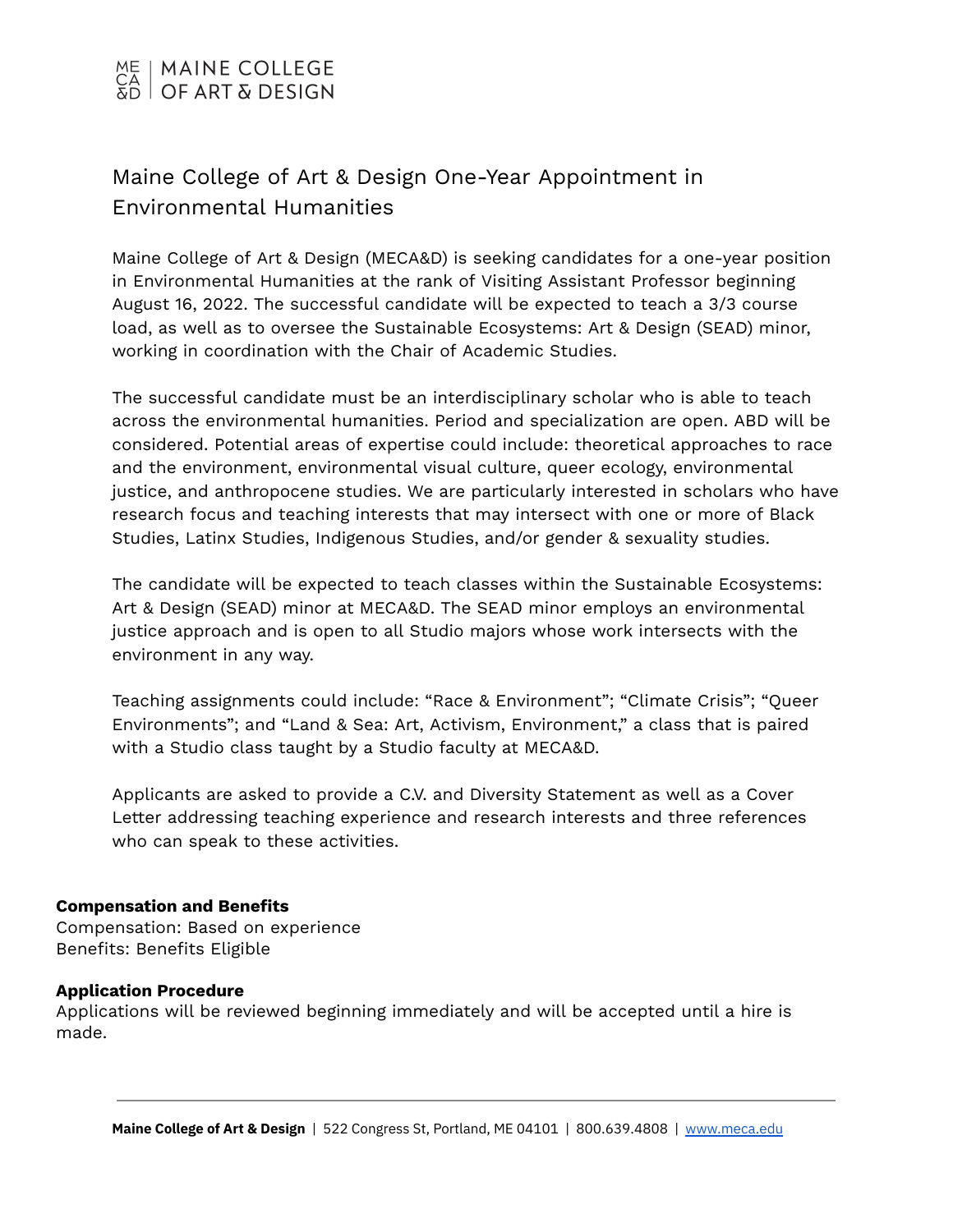

Application materials must be sent digitally in a single PDF, not to exceed a 25MB file size.

Please email the document to mcanfield@meca.edu. Place "SEAD One Year Appointment" [LastName FirstName]" in the subject line.

# **The PDF must include**:

(1) an application letter which describes how the candidate's experience, accomplishments and qualifications intersect with the listed position description;

- (2) a curriculum vitae;
- (3) a diversity statement;

(4) a list of three references with contact information, one of which must be a prior department chair/supervisor.

# **Diversity Statement**

Maine College of Art recognizes that diversity is integral to the academic experience and strives to foster an inclusive culture defined by respect, equity and social responsibility. Successful candidates will have demonstrated experience in working with diverse populations, and supporting an inclusive and equitable community. Maine College of Art does not discriminate on the basis of gender, gender identity, gender expression, sexual orientation, disability, genetic information, HIV status, race, age, religion, national or ethnic origin, or military/veteran's status in its educational programs, admissions policies, employment policies, financial aid, or other College administered programs. Candidates from historically underrepresented backgrounds are encouraged to apply.

# **Institution**

Maine College of Art is an independent college of art and design located in the center of the thriving arts district of Portland, Maine. Established in 1882, the College currently enrolls approximately 500 students, the majority of whom are in the undergraduate program. About 1,200 students take classes through MECA's Continuing Studies Program annually. MECA's Joanne Waxman Library is an important resource of art and design oriented books and periodicals for the region. The Institute of Contemporary Art at MECA is a vibrant site for the exhibition of contemporary art.

MECA is characterized by its intimate learning community, its interdisciplinary nature and the breadth of its programs. It confers the degrees of Bachelor of Fine Arts in eleven majors, Master of Fine Arts in Studio Art, Master of Arts in Teaching, and the Salt Graduate Certificate in Documentary Studies. Our goal at MECA is to teach each student how to transform aspirations and values into a creative practice that serves as the foundation for a lifelong pursuit of personal and professional goals.

Maine College of Art is accredited by the New England Association of Schools and Colleges (NEASC) and the National Association of Schools of Art and Design (NASAD). The College's accreditation status with both agencies was renewed in 2016.